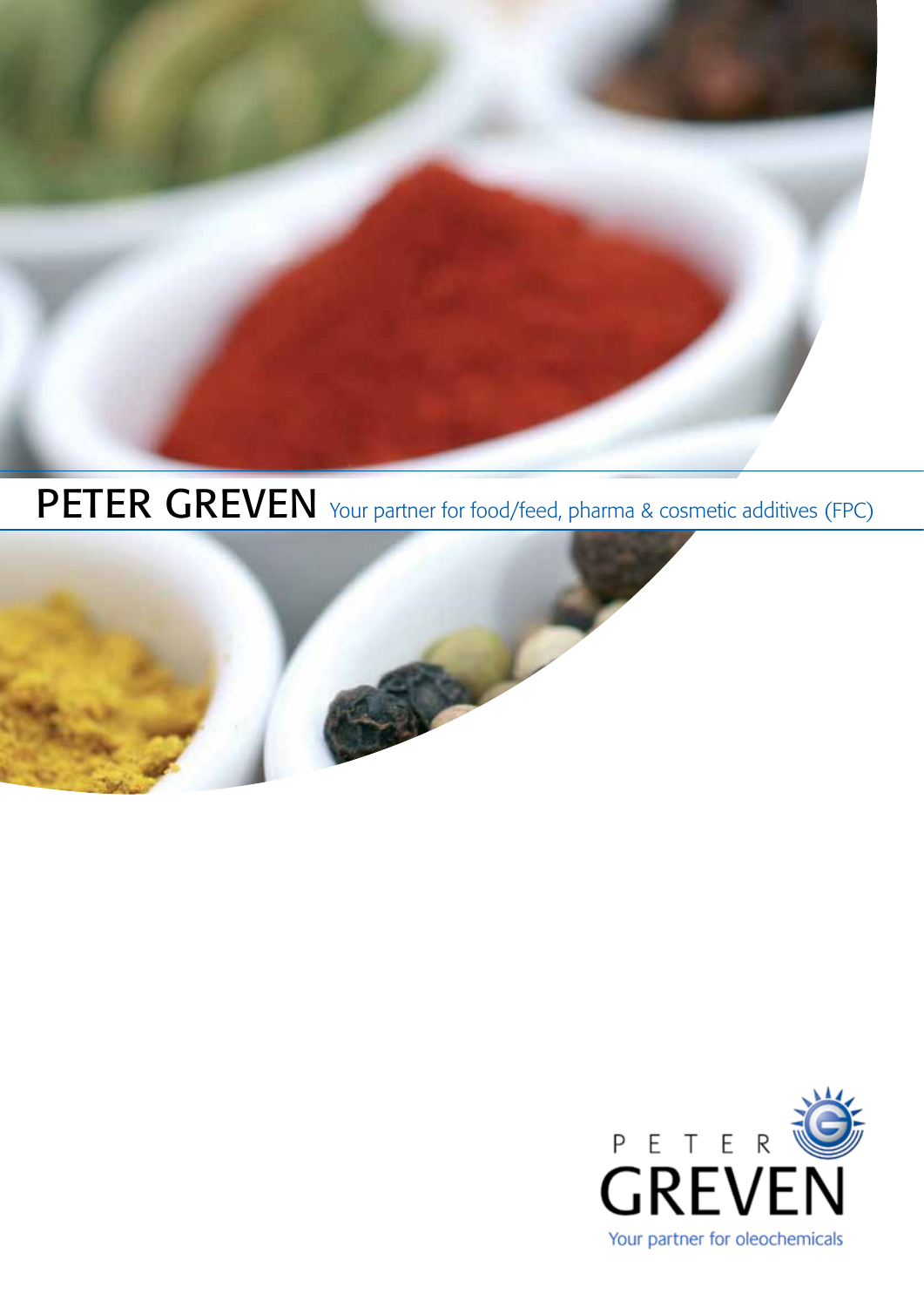PALMSTAR® Metallic Soaps & Alkaline Soaps

LIGAFOOD® Metallic Soaps LIGAFEED<sup>®</sup> Metallic Soaps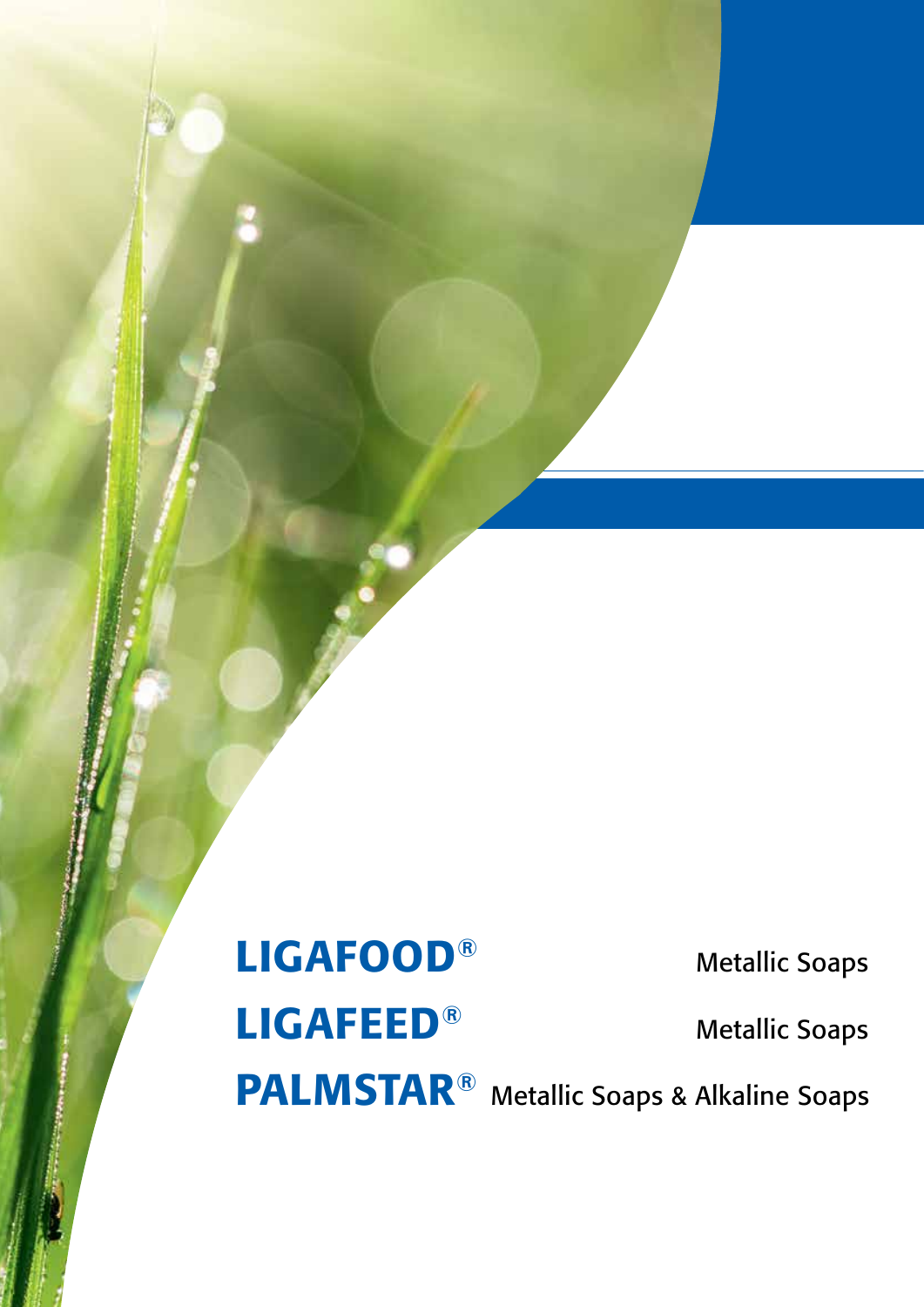## PETER GREVEN Your partner for food/feed, pharma & cosmetic additives (FPC)

Sustainability and the demand for renewable raw materials are becoming more and more important in many areas. As a middlesized family owned company we have always produced additives based on renewable raw materials and can look back to a long experience with these raw materials and associated production technologies. This is the basis for the continuous development of new products and customized solutions for various applications.

Our products for the food, feed, pharma and cosmetic industry are produced at our production facility in Venlo (NL). Since many years this site is consequently in line with the requirements of the industries named above:

- Production under GMP conditions
- Production in accordance to HACCP standards
- Kosher and Halal certified
- Meet all major pharmacopeias (e.g. Ph.Eur, USP/NF, JP, ChP)
- Meet FDA guidelines for direct food contact (GRAS)
- Compliant with the latest FCC (Food Chemical Codex)
- FSSC 22000 (ISO 22000) certificate
- GMP+ certification
- RSPO certified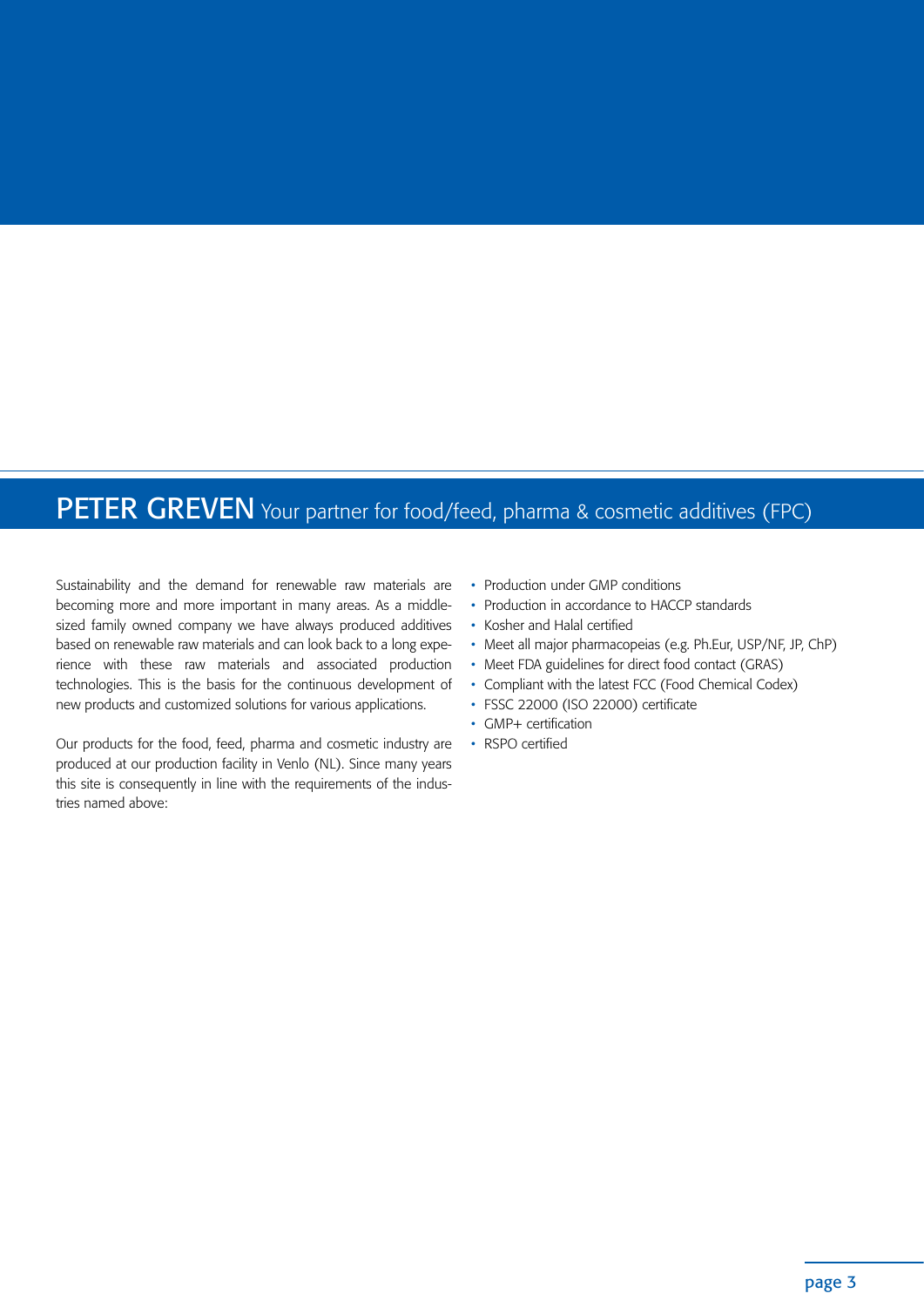

## Products based on certified sustainable palm oil

As sustainability and the responsible use of natural resources have always been fundamental aspects of our corporate philosophy we offer different products based on sustainable, RSPO certified fatty acids to support the sustainable palm oil production.

The Roundtable on Sustainable Palm Oil (RSPO), which was founded in 2004, is a non-profit association. It unites stakeholders from seven sectors of the palm oil industry in order to develop and to introduce global standards for sustainable palm oil.

Peter Greven became an official member of the RSPO in 2010. As soon as RSPO Mass Balance (MB) certified fatty acid became available on the market, we started all the internal preparations and processes in order to conclude the RSPO SCCS (Supply Chain Certification System) certification. In September 2013 Peter Greven became the first metal soap producer to receive the RSPO SCCS certificate which officially acknowledged the production and distribution of vegetable stearates and dispersions based on RSPO Mass Balance (MB) certified fatty acid.

In 2016 the existing certification could be extended by RSPO Segregated (SG) which is the next higher certification level. As a consequence, RSPO SG certified products were added to our portfolio.

In 2018 we decided to go one more step towards sustainable and certified products: We shifted our LIGAFOOD® product range from conventional to RSPO Mass Balance (MB) certified fatty acid. Therefore, all LIGAFOOD® products are only available as certified grades. In 2022 we shifted also our product lines PALMSTAR® and LIGAFEED® to RSPO Mass Balance (MB) certified fatty acid.



RSPO-1106171 RSPO Mass Balance RSPO Segregated

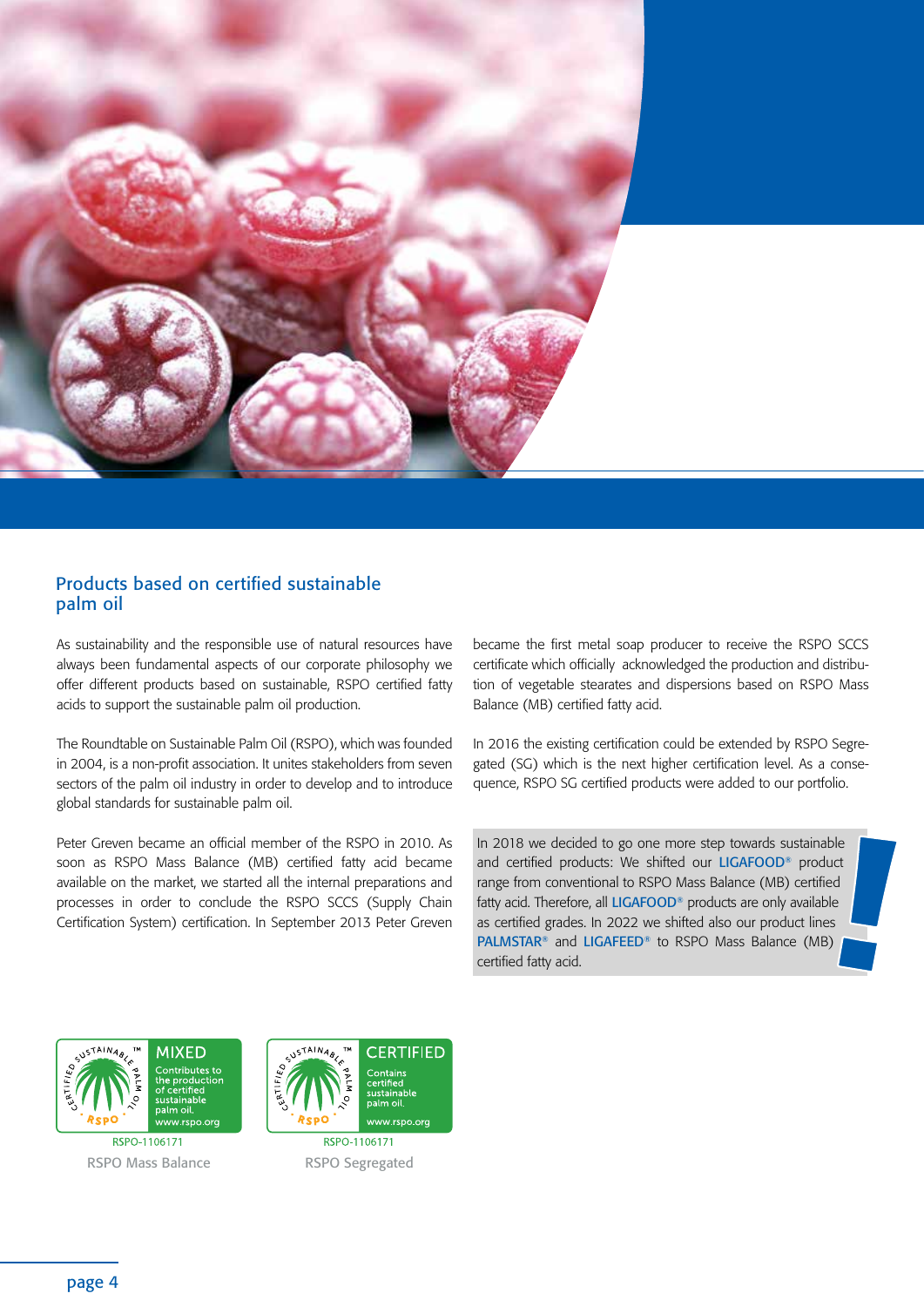

# LIGAFOOD® High Quality Additives for Food

## FOOD

Oleochemical additives are part of our daily lives – but we are often not aware that these additives are essential auxiliaries used in the food and nutraceutical industry. The food industry has special needs and requirements regarding the use of additives.

Therefore our brand LIGAFOOD® offers products, which have been developed according to the food requirements.

In 2010, Peter Greven became the first stearate producer to implement a Food Safety Management System and be awarded FSSC 22000 (ISO 22000). Our products are qualified for food industry applications and registered in the following sections according to the directive for food additives:

E 470a: sodium, potassium and calcium salts of fatty acids E 470b: magnesium salts of fatty acids

## Our LIGAFOOD® products are

- manufactured according to HACCP food safety standards
- comply with the FDA regulations for direct food contact (GRAS)
- compliant with the latest Food Chemical Codex (FCC)
- based on vegetable, renewable raw materials
- free from impurities (e.g. dioxins, pesticides and heavy metals)

#### and can be used as

- flowability agent
- anti-caking agent
- lubricant
- separating agent
- coating agent
- foaming agent
- emulsifier
- water repellent

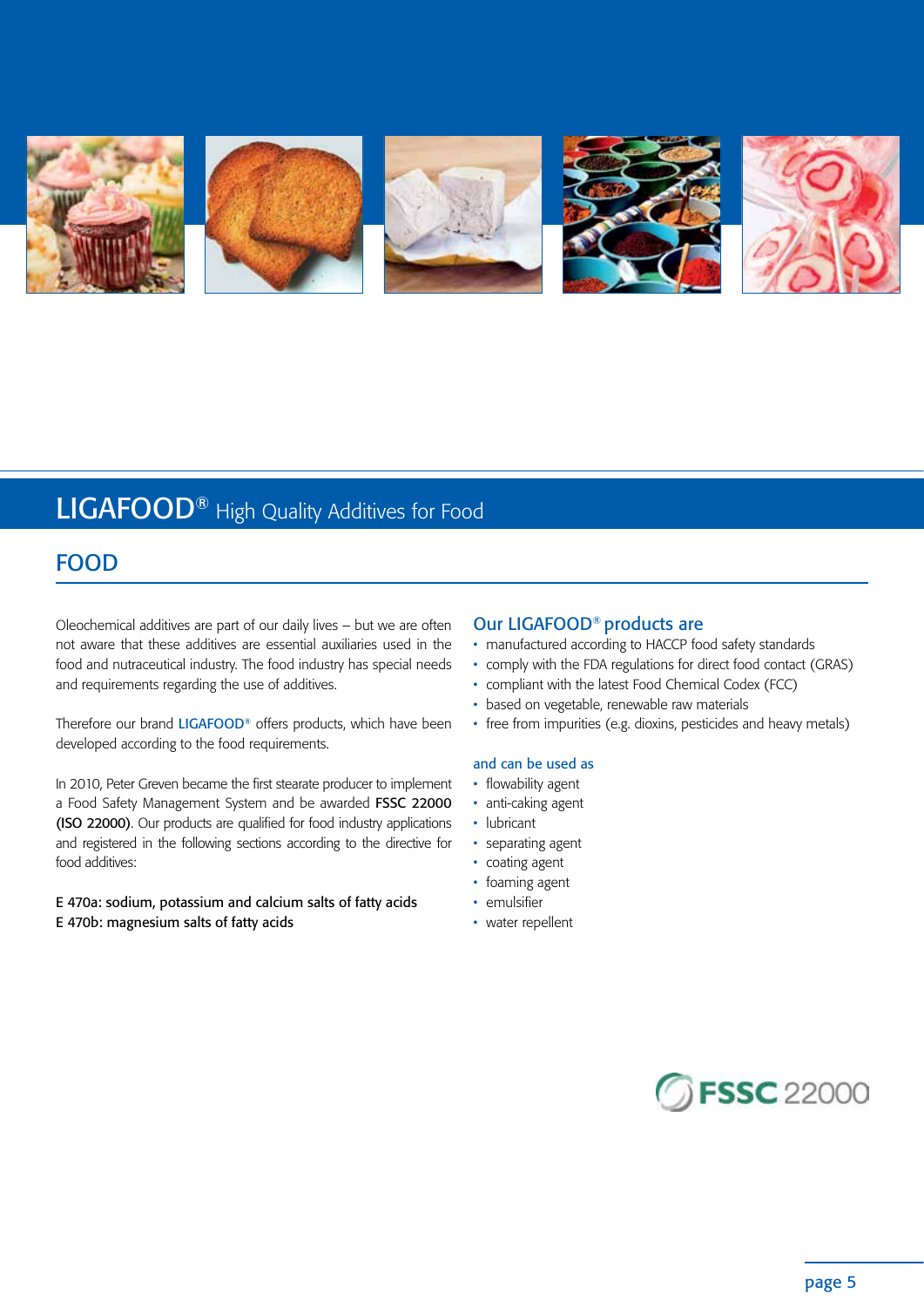#### LIGAFOOD MF-2-K-MB

This precipitated Magnesium Stearate (E 470b) is based on RSPO Mass Balance (MB) certified fatty acid and is Kosher and Halal certified. Due to its fine particles (average particle size D50: 7–11 μm) and its high specific surface area of  $6-12$  m<sup>2</sup>/g it is very popular in the food industry. It is used as a lubricant for tableting candies or dragees and as a foaming agent or emulsifier in rusks and baking powder. Furthermore it improves the flowability of powdered foods (e.g. spices and herbs) and extends their shelf life because of its the hydrophobic properties. Due to the specific precipitated production process and the resulting high specific surface area, our LIGAFOOD MF-2-K-MB is very efficient.

## LIGAFOOD MF-2-K-SG

LIGAFOOD MF-2-K-SG offers the same properties as LIGAFOOD MF-2-K-MB but is based on RSPO Segregated (SG) certified fatty acid.

#### LIGAFOOD MGV-MB

Our direct processed Magnesium Stearate is based on a vegetable fatty acid and can be used as a lubricant for tableting candies and dragees and as a foaming agent or emulsifier in rusks and baking powder. It improves the flowability of powdered foods (e.g. spices and herbs) and extends their shelf life because of its the hydrophobic properties. LIGAFOOD MGV-MB is Kosher and Halal certified and is based on RSPO Mass Balance (MB) certified fatty acid.

## LIGAFOOD MF-3-K-MB

This special product is characterised by the same unique properties as LIGAFOOD MF-2-K-MB but offers a higher specific surface area of  $8-12$  m<sup>2</sup>/g and a smaller median particle size (median particle size D50: 5–9 μm). This product is preferred in applications where processing conditions are more critical and very fine ingredients or mixtures are used. It is Kosher and Halal certified and is based on RSPO Mass Balance (MB) certified fatty acid.

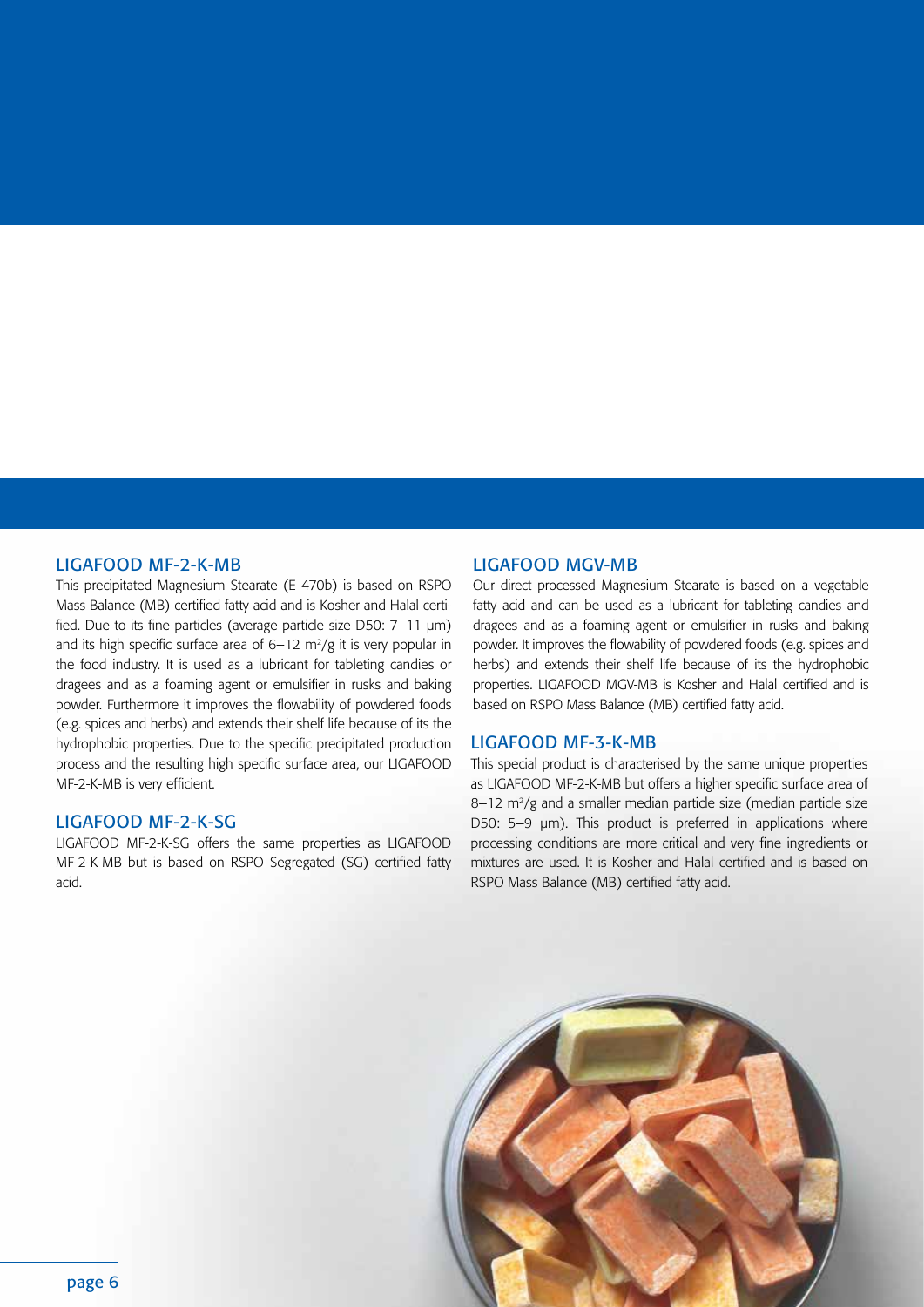

### LIGAFOOD CPR-2-K-MB

Due to its high specific surface area of  $5-9$  m<sup>2</sup>/g and its fine particles (average particle size D50: 5–9 μm) this precipitated Calcium Stearate (E 470a) offers excellent conditions as a lubricant for tableting hard candies and dragees. Furthermore, it is widely used as an anti-caking agent, carrier and hydrophobic agent due to its water-repellent characteristics. Same as our LIGAFOOD MF-2-K-MB this product is produced by a specific precipitated production process resulting in a high specific surface area and is therefore very efficient. It is Kosher and Halal certified and is based on RSPO Mass Balance (MB) certified fatty acid.

## LIGAFOOD CPR-2-K-SG

LIGAFOOD CPR-2-K-SG offers the same properties as LIGAFOOD CPR-2-K-MB but is based on RSPO Segregated (SG) certified fatty acid.

## LIGAFOOD CAV-MB

LIGAFOOD CAV-MB is based on vegetable fatty acid and can be used as lubricant for tableting candies and hard candies. Furthermore, it is widely used as an anti-caking agent, carrier and hydrophobic agent due to its water-repellent characteristics. In addition, LIGAFOOD CAV-MB is Kosher and Halal certified and is based on RSPO Mass Balance (MB) certified fatty acid.

## PALMSTAR NAV-MB

Our Sodium Stearate is used as a coating agent, emulsifier, release and gelling agent and is indispensable in the food industry. It is used in chewing gum bases, in baker's shortening and as an aid in the preparation of fat free and starch free corn syrups with a low dextrose content.

## PALMSTAR NAV-SG

This product offers the same properties as PALMSTAR NAV-MB but is based on RSPO Segregated (SG) certified fatty acid.

## PALMSTAR NAV-ND-SG

PALMSTAR NAV-ND-SG is a dust free variation of PALMSTAR NAV-SG.

## PALMSTAR KAV-SG

PALMSTAR KAV-SG is based on RSPO Segregated (SG) certified fatty acid. Our Potassium Stearate offers the same properties as our PALMSTAR NAV-SG and is preferred as an alternative in formulations where a low sodium content is required.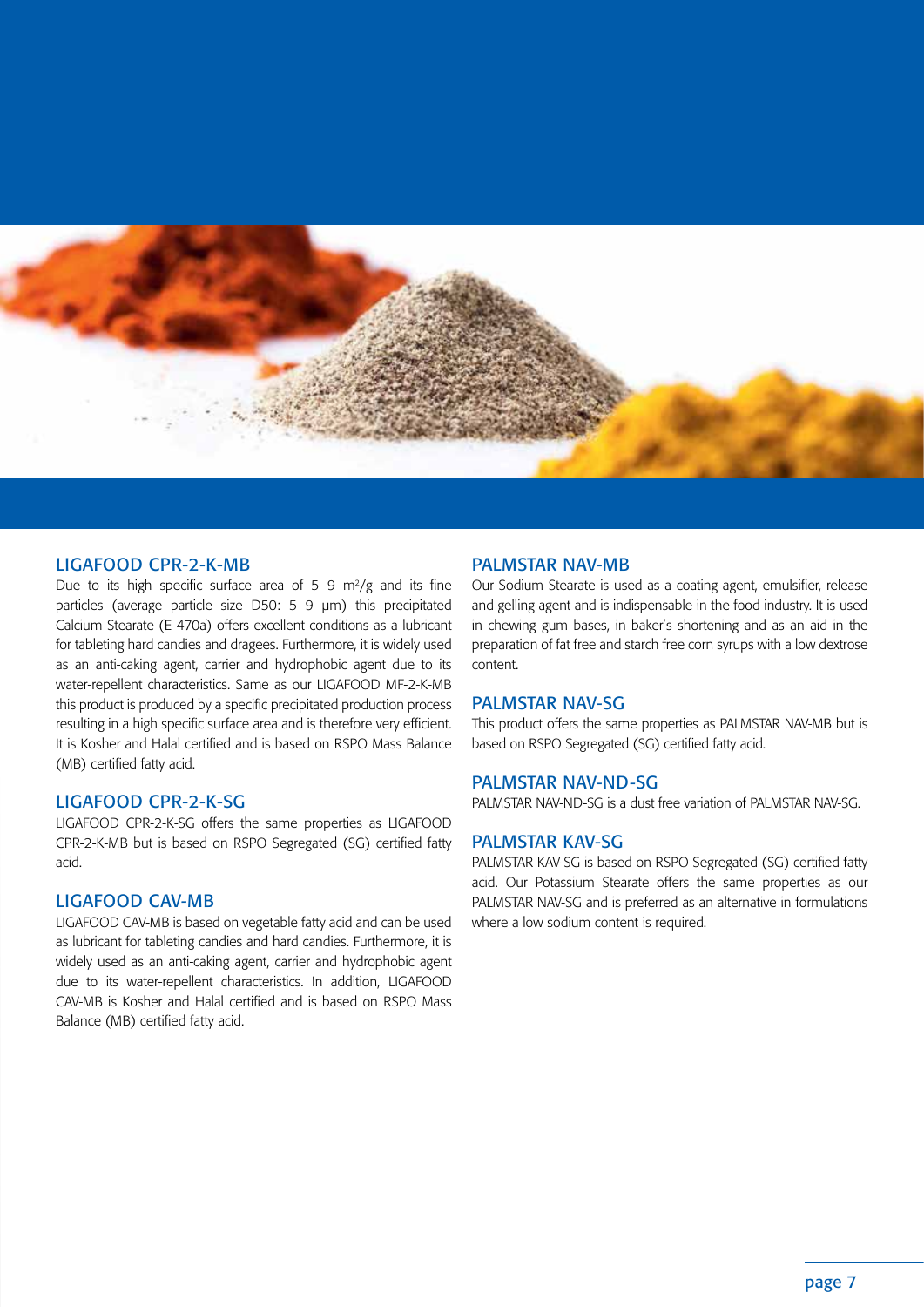

# LIGAFEED® Special Additives for Feed

## **FFFD**

Regulations of the feed industry are often stricter than the ones of the food industry. Additives, which are used in the feed industry, don't only have to meet the food regulations but also need to comply with the feed regulations. Calcium, Magnesium and Sodium Stearates can be used as feed materials according to the EU feed directive. To comply with the high requirements of the feed industry we introduced a special product line with the brand name LIGAFEED®.

## Our LIGAFEED® products

- were developed especially for the use in feed industry,
- are produced with purely vegetable raw materials,
- are free from impurities (e.g. dioxins, pesticides and heavy metals),
- meet the requirements of the (animal) feed industry,
- are produced, analysed and stored according to GMP+,
- can be used as alternative for silicone bonded products,
- improve the shelf life of feed products.

In addition to our existing certifications (FSSC / ISO 22000, Kosher, Halal, RSPO), we successfully completed the GMP+ certification for the animal feed industry in 2013. GMP stands for Good Manufacturing Practice. In 1992 this was the origin of the GMP+ Feed Certification Scheme. Through integration of requirements regarding the quality management according to ISO, HACCP and other parts it was developed to an adequate certification system. The + stands for the integration of HACCP: Hazard Analysis & Critical Control Points. In 1992 this was the origin of the GMP+ Feed Certification Scheme.

Calcium, Magnesium and Sodium Stearates are registered according to the EU feed directive and therefore can be used as feed materials. Within the feed industry our stearates are used as

- anti-caking agent
- flowability agent
- carrier
- water-repellent
- release agent
- coating agent
- emuslifier
- gelling agent



GMP+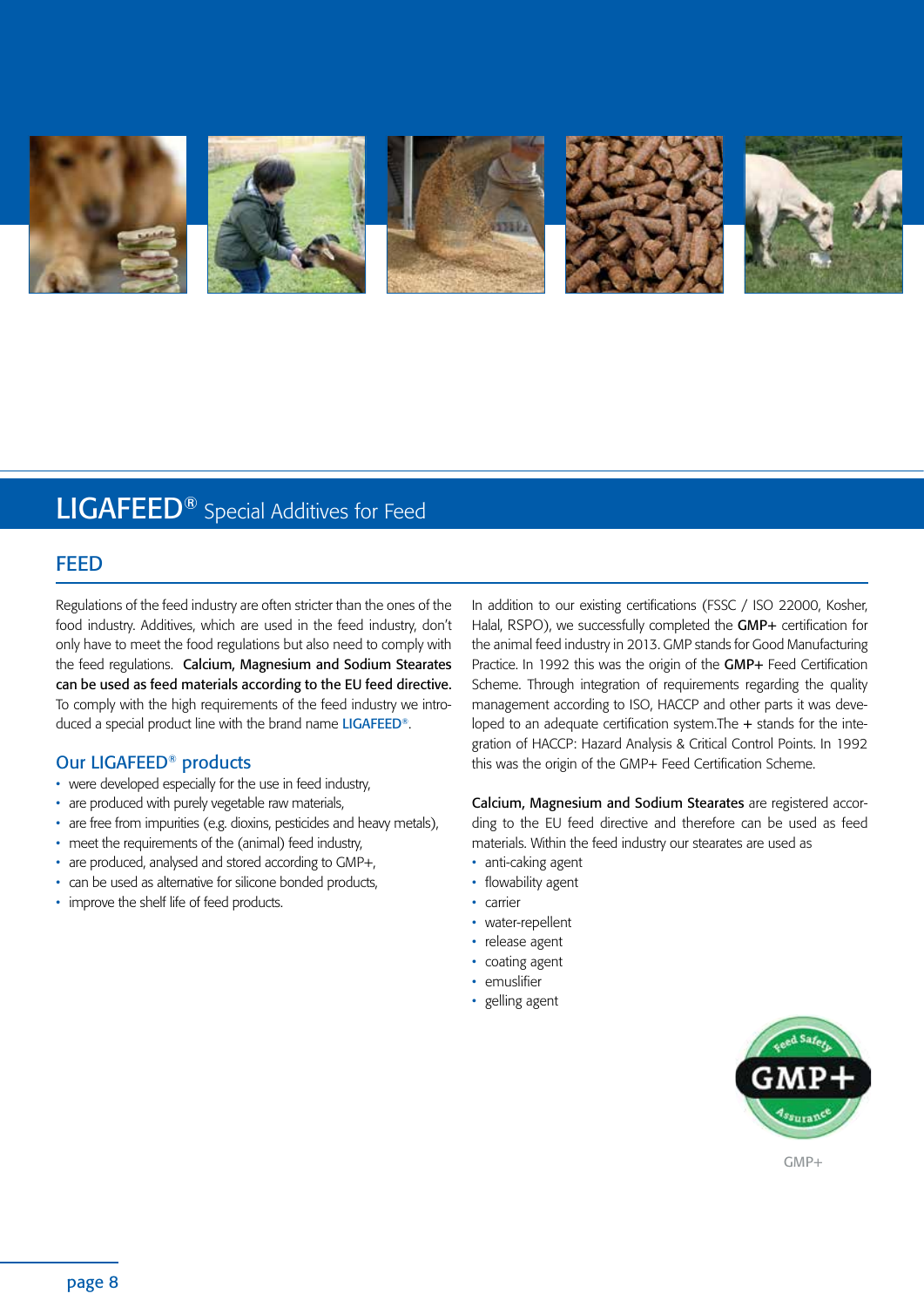

## LIGAFEED CAV-MB

Our direct processed Calcium Stearate (E 470a) is used as a flowability agent and carrier. Its hydrophobic properties improve stability and flowability of animal feed. It is Kosher and Halal certified.

## LIGAFEED MGV-MB

Our Magnesium Stearate is mainly used as carrier and flowability agent. Through its hydrophobic properties, stability and flowability of animal feed is improved. It is Kosher and Halal certified.

## LIGAFEED NAV-E-MB

Our LIGAFEED NAV-E-MB is an important ingredient used in many feed premixes for its coating and anti-caking properties with powdered blends and as an emulsifier and gelling agent in liquid blends.



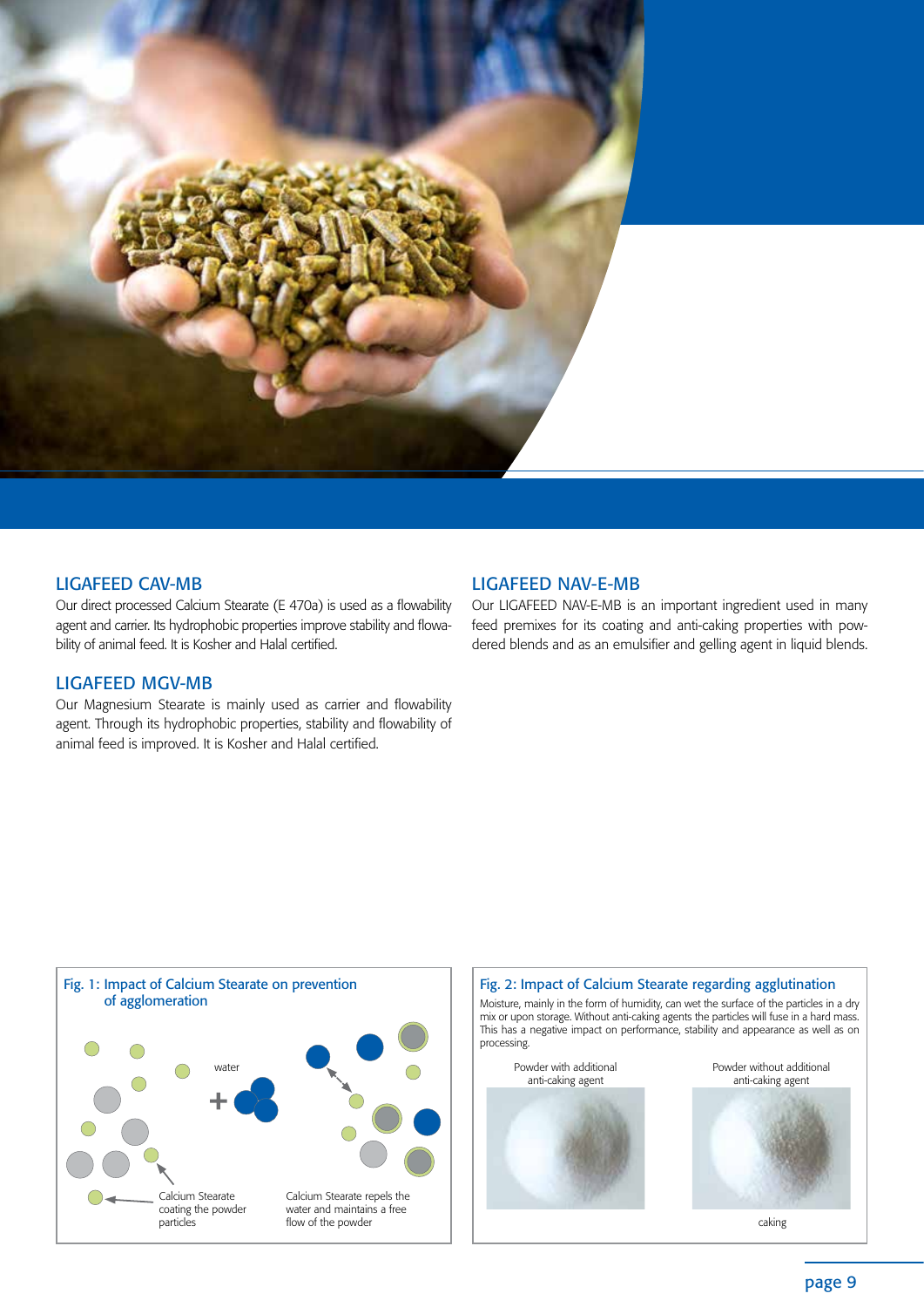## PHARMA

Oleochemical additives are among the most important and extensively used excipients in the pharmaceutical industry. Peter Greven began addressing these high quality requirements many years ago and dedicated one plant to the production of pharmaceutical stearates with vegetable origin. Our brand name LIGAMED® is dedicated

## PALMSTAR MF-1-V-MB

Our direct processed Magnesium Stearate is manufactured from vegetable fatty acids and is used as a lubricant and flowability agent for manufacturing pharmaceutical, nutraceutical and dietary supplement tablets. PALMSTAR MF-1-V-MB is manufactured in accordance with Ph.Eur and USP/NF requirements.

### PALMSTAR ZPR-2-V-MB

PALMSTAR ZPR-2-V-MB is suitable for pharmaceutical applications. It is used as an alternative lubricant if Magnesium and Calcium Stearate are incompatible with the API.

to our high quality additives specifically developed for use in pharmaceutical applications. Information about our premium pharmaceutical stearate product portfolio is listed in our LIGAMED<sup>®</sup> brochure. Supplementary to our high quality pharmaceutical product line LIGAMED® we also offer the following PALMSTAR® products:

## PALMSTAR AL PHARMA-MB

PALMSTAR AL PHARMA-MB is one of our Aluminium Stearates with the best gelling performance capabilities. It is very suitable as an emulsion stabilizer and viscosity increasing agent for creams and ointments. Additionally, pharmaceutical applications use it as an anti-caking agent or suspending agent. PALMSTAR AL PHARMA-MB is in accordance with the European Pharmacopeia.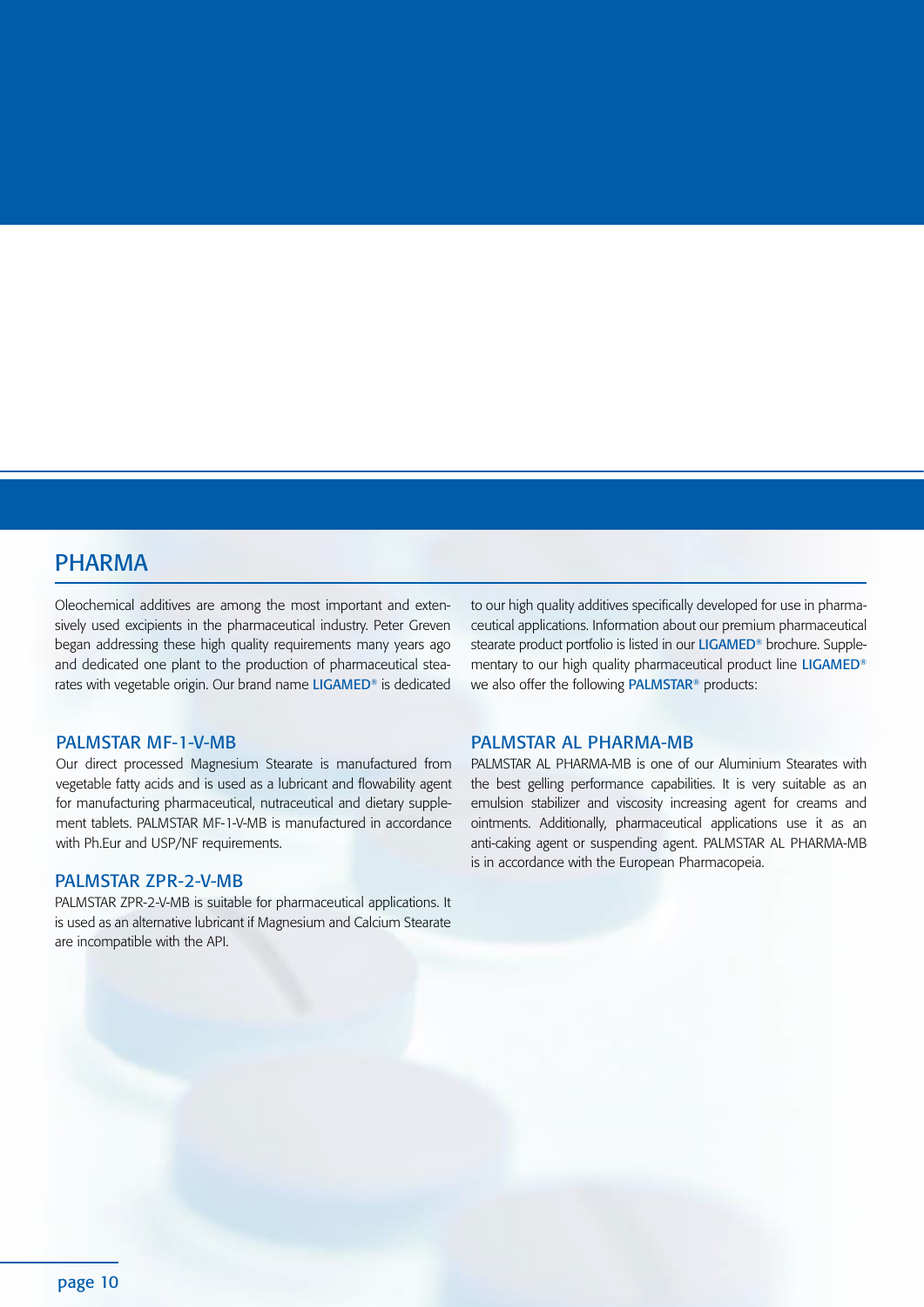

## **COSMETICS**

Soaps are the oldest, historically documented cosmetic products. For example the cuneiforms of the ancient Babylonians show references to formulations for the manufacture of soaps for body cleansing.

Today surfactants have often taken over the function of soaps as a detergent. Nevertheless natural soaps and metallic soaps can be found in many cosmetic products.

*The following products are manufactured using vegetable origin raw materials and are INCI listed and approved for cosmetic applications.*

## PALMSTAR ZPR-2-V-MB

Our Zinc Stearate is used in the cosmetic industry as a colorant and anti-caking agent. It is mainly used in creams and ointments and in make-up – powders, mascara, eye shadow – for its water repellent and protective agent characteristics. Furthermore, zinc offers the advantage of exhibiting an antibacterial effect, especially in ointments.

## LIGASTAR AL DT/C-V-MB

This Aluminium Stearate grade is specifically developed for the production of creams and ointments. The product is characterised by its moderate gel strength at a relatively low gelling temperature of 80–120 °C. This results in very stable gels with good application properties. Typical usage depends on the base oil and varies between 1 % and 4 % of the formulation.

## LIGASTAR ALG-V-MB

LIGASTAR ALG-V-MB is a Distearate produced with vegetable fatty acids and offering the best gelling properties in the range of all Aluminium Stearate grades. It is used in ointments as thixotropic agent and viscosity modifier. It improves the flowability and the adherence to cosmetic powders and exhibits a slight astringent effect.

## PALMSTAR NAV PC-MB

This Sodium Stearate grade is used as an emulsifier and opacifier in the cosmetic industry. However, the largest application is the production of deodorant sticks: A solution of about 10 % of PALMSTAR NAV PC-MB forms a hard, solid gel under cold conditions. Due to its particle structure and composition the performance characteristics are very suitable for this application. The crystallisation tendency of the gels can be prevented by the addition of Glycerine or Isopropylmyristate (IPM).

### PALMSTAR KAV-SG

Our vegetable origin Potassium Stearate is used in the cosmetic industry mainly as an emulsifier, surfactant and cleansing agent. Additionally, PALMSTAR KAV-SG is based on RSPO Segregated (SG) fatty acid.